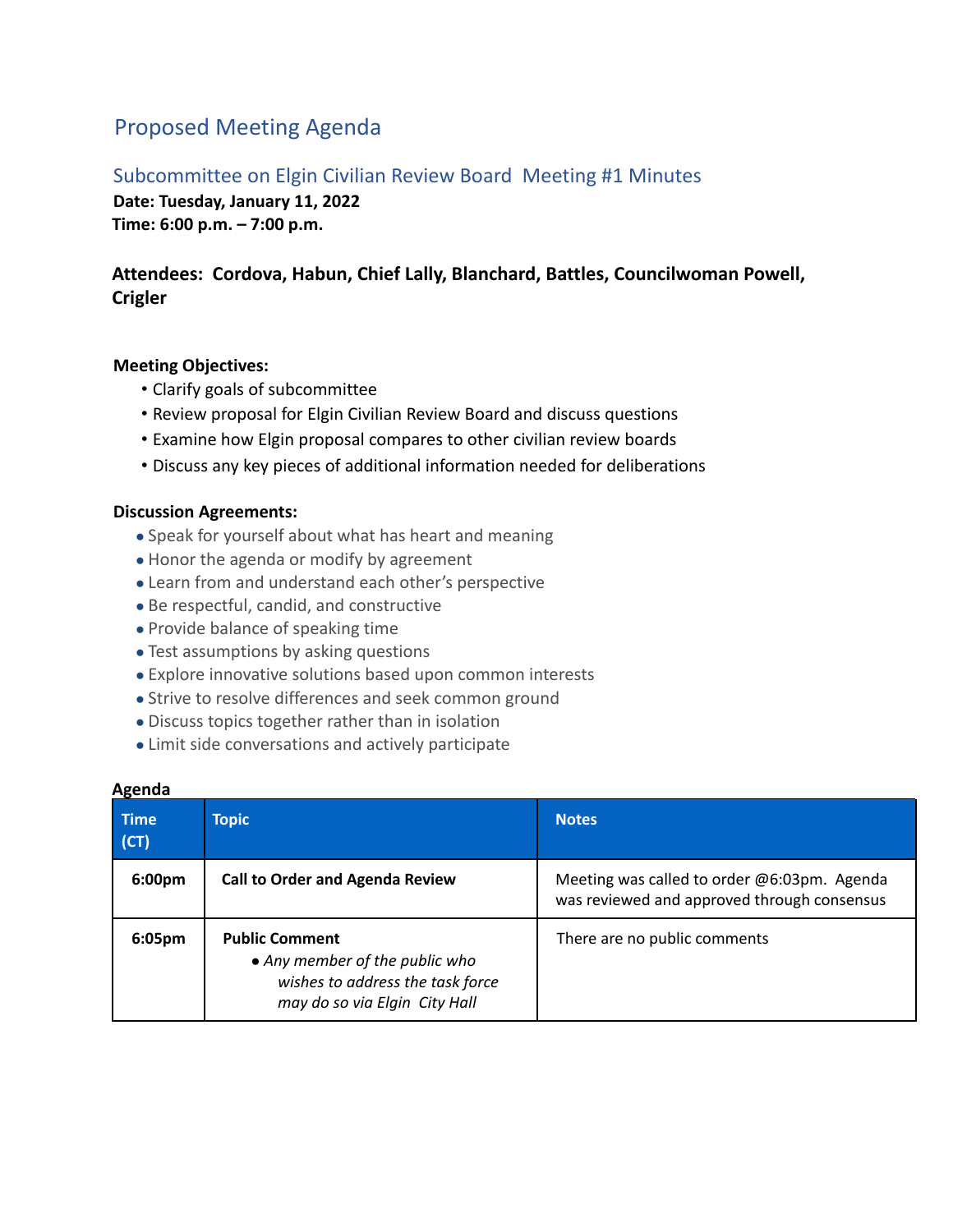| 6:10pm | <b>Getting to Know Each Other</b><br>• In one sentence, state why you<br>want to be part of this<br>subcommittee and what<br>personal/lived experience you<br>may have had related to the<br>topic of a civilian review<br>board for police.                              | Subcommittee members shared their experiences<br>personally/lived that prompted the need to<br>participate in this subcommittee.<br>Facilitator Hoereth shared information on work<br>that he has done in regards to the Chicago Police<br>Consent Decree. Directed subcommittee<br>members to the Chicago Police Consent Decree<br>website for more information.                                                                                                                                                                                                                                                                                                                                                                                                                      |
|--------|---------------------------------------------------------------------------------------------------------------------------------------------------------------------------------------------------------------------------------------------------------------------------|----------------------------------------------------------------------------------------------------------------------------------------------------------------------------------------------------------------------------------------------------------------------------------------------------------------------------------------------------------------------------------------------------------------------------------------------------------------------------------------------------------------------------------------------------------------------------------------------------------------------------------------------------------------------------------------------------------------------------------------------------------------------------------------|
| 6:25pm | <b>Discuss and Confirm Scope of Work</b><br>· Using the ordinance and task force<br>scope of work as guidance, what<br>should be the focus of this<br>subcommittee?<br>. What do you want to understand<br>better?                                                        | Accountability was a concern from most<br>$\bullet$<br>members.<br>Improving police/citizen relationships<br>$\bullet$<br>Want to create a strong foundation moving<br>forward<br>Residents need to have a voice in how the<br>Elgin Police Department moves forward in<br>the future.                                                                                                                                                                                                                                                                                                                                                                                                                                                                                                 |
| 6:30pm | <b>Break (if needed)</b>                                                                                                                                                                                                                                                  | No break                                                                                                                                                                                                                                                                                                                                                                                                                                                                                                                                                                                                                                                                                                                                                                               |
| 6:35pm | <b>Discuss existing Civilian Review Board</b><br>proposal + other Civilian Review Boards<br>in other cities<br>• Identify requests for information<br>· Identify key questions for<br>subcommittee to answer<br>· Discuss possible recommendations<br>related to proposal | Members highlighted points in presentation that<br>was presented by Councilwoman Powell and<br>Member Habun served on a Civilian Review Board<br>and noted that recommendations got buried and<br>not much work was done.<br>There is information in the Box, a FAQ sheet in<br>regards to legislation and how it pertains to the<br>Civilian Review Board.<br>Subcommittee discussed make-up of Civilian<br><b>Review Board</b><br>Term limits were discussed as well as the number<br>of members and diversity of the board.<br>Suggested that we take a look at Aurora to get<br>some clarity on how to move forward<br>Subcommittee voiced concerns on whether to have<br>a lawyer on the board or not. Members couldn't<br>come to a consensus to discuss at the next<br>meeting. |